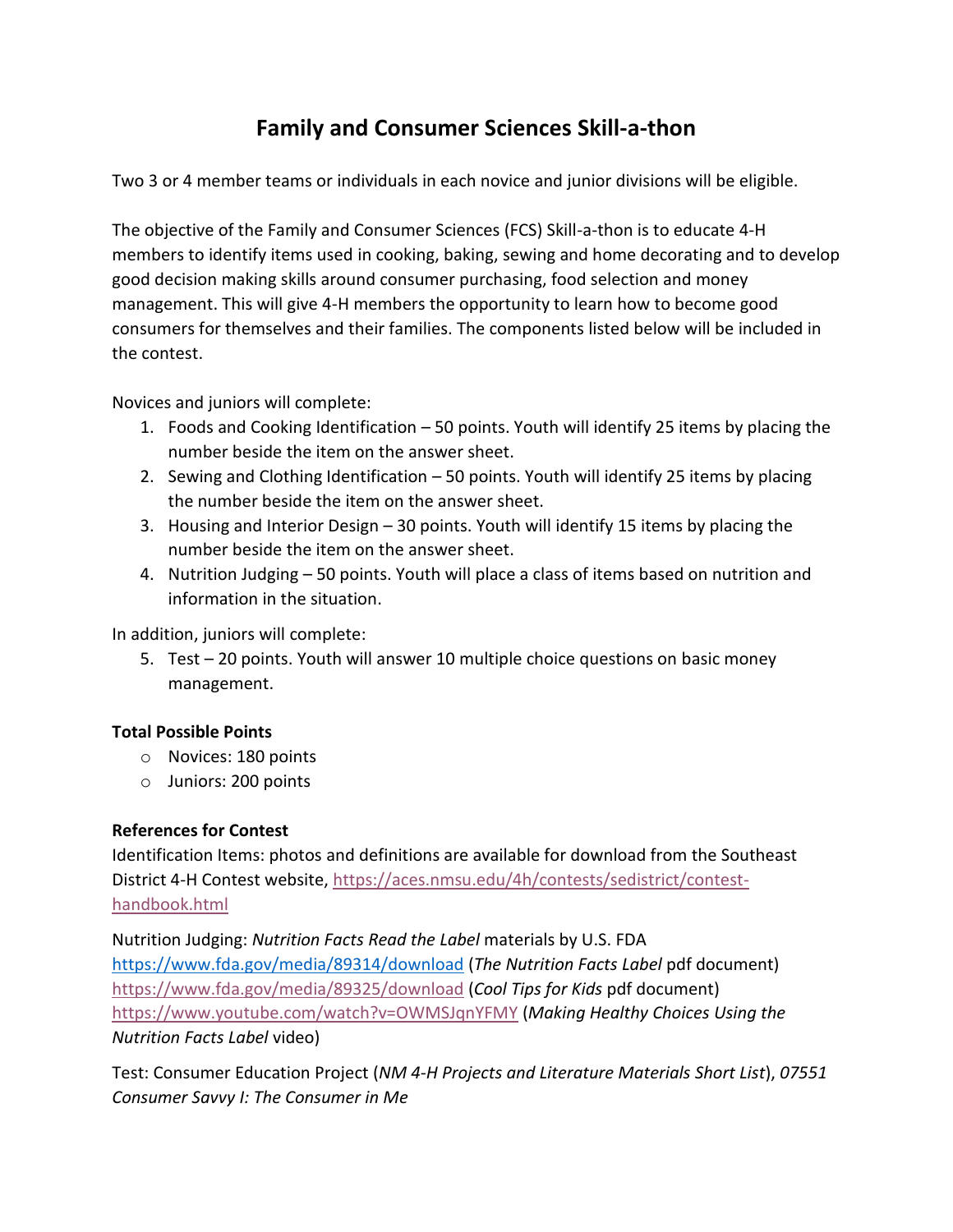### **Tie Breakers**

1<sup>st</sup> tie breaker will be the Housing and Interior Design Identification 2<sup>nd</sup> tie breaker will be the Sewing and Clothing Identification 3<sup>rd</sup> tie breaker will be the Foods and Cooking Identification 4<sup>th</sup> tie breaker will be the Nutrition Judging 5<sup>th</sup> tie breaker (for juniors) will be the test on basic money management

Revised April 2021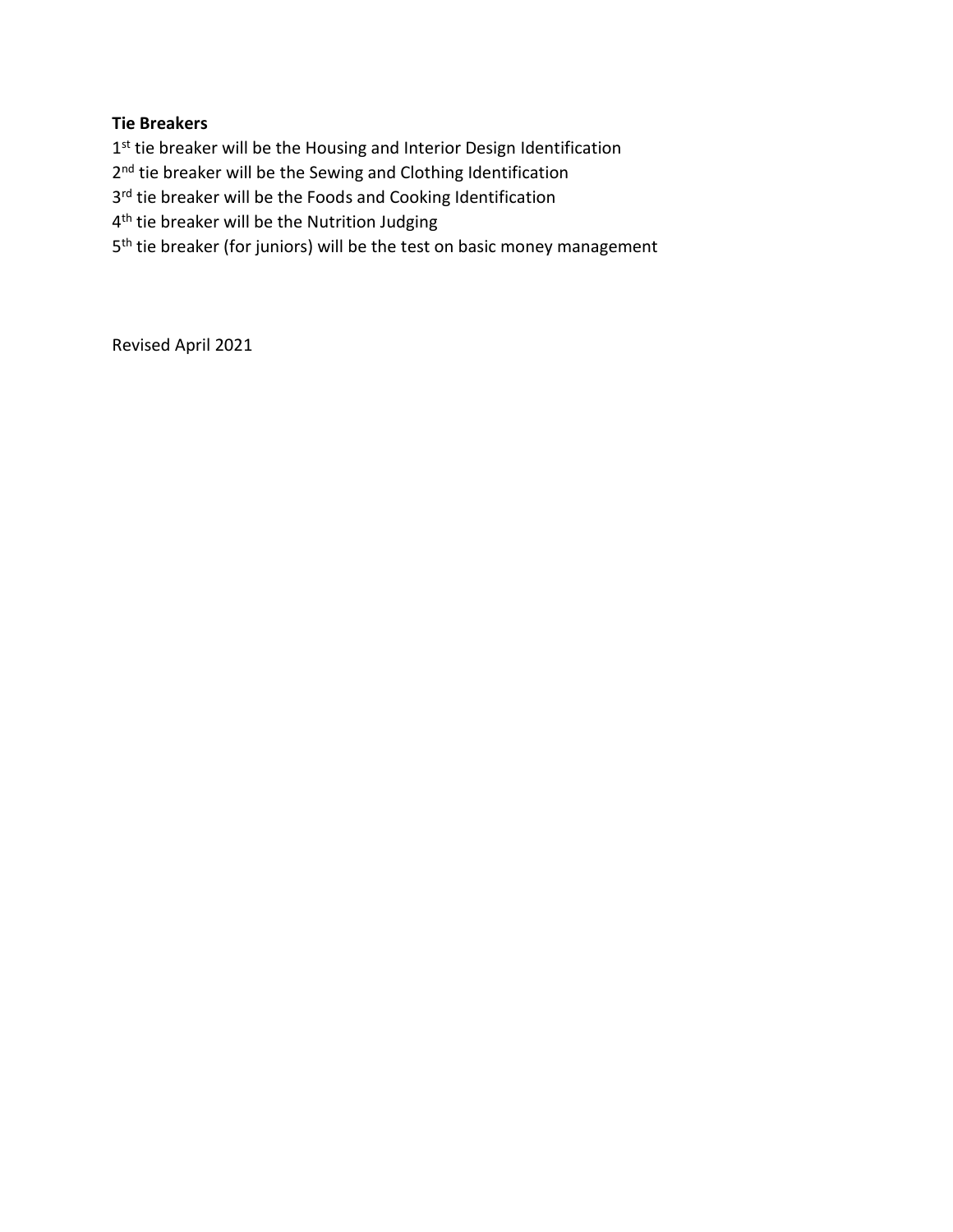# **FCS Skill-a-thon Foods & Cooking ID Sheet- Southeast District 4-H Contest**

# **You will be provided 25 items from the list below. Write the number on the blank next to the item it represents. Correct answers are worth 2 points each.**

| <b>Appliances</b>         | Parfait Cup                    | <b>Flour Sifter</b>         |
|---------------------------|--------------------------------|-----------------------------|
| Blender                   | Pepper Mill                    | <b>Garlic Press</b>         |
| <b>Food Processor</b>     | Saucer                         | Grater                      |
| Mixer, Countertop         | Tea Pot                        | Ice Cream Scoop             |
| Mixer, Hand               | <b>Herbs and Spices</b>        | Kitchen Fork                |
| Slow Cooker               | Allspice                       | <b>Liquid Measuring Cup</b> |
| Toaster                   | Anise                          | <b>Measuring Cups</b>       |
| Toaster Oven              | <b>Basil</b>                   | <b>Measuring Spoons</b>     |
| Waffle Iron               | <b>Bay Leaves</b>              | <b>Meat Tenderizer</b>      |
| Cookware                  | Chives                         | <b>Melon Baller</b>         |
| Baking Pan                | Cinnamon                       | <b>Mixing Bowl</b>          |
| Baking Sheet              | Cloves                         | Pasta Server                |
| <b>Broiler Pan</b>        | Cumin                          | Pastry Blender              |
| Colander                  | Dill                           | Pastry Brush                |
| Double Boiler             | Ginger                         | Pie/Cake Server             |
| Dutch Oven                | Mustard                        | Pizza Cutter                |
| Frying Pan                | Nutmeg                         | Potato Masher               |
| Muffin Tin                | Oregano                        | <b>Rolling Pin</b>          |
| <b>Pie Plate</b>          | Paprika                        | Rubber Spatula              |
| Roaster Pan               | Parsley                        | Scraper                     |
| Sauce Pan                 | Poppy Seed                     | Skewer                      |
| Splatter Screen           | Rosemary                       | Spaghetti Pasta             |
| <b>Steamer Basket</b>     | Sesame Seeds                   | Measurer                    |
| Trivet                    | Thyme                          | Strainer                    |
| <b>Wire Cooling Rack</b>  | <b>Utensils</b>                | Thermometer, Candy          |
| <b>Dish and Tableware</b> | Apple Corer                    | Thermometer, Meat           |
| Bread Plate               | Can Opener, Hand               | <b>Tongs</b>                |
| <b>Butter Dish</b>        | Chef's Knife                   | Turner                      |
| Cream and Sugar Set       | Chopper                        | <b>Utility Knife</b>        |
| Gravy Boat                | Chopsticks                     | Vegetable Peeler            |
| Juice Glass               | Egg Separator                  | Whisk                       |
| Meat Platter              | Egg Slicer                     |                             |
| Napkin Ring               | <b>Example 2</b> Fat Separator | Revised December 2021       |
|                           |                                |                             |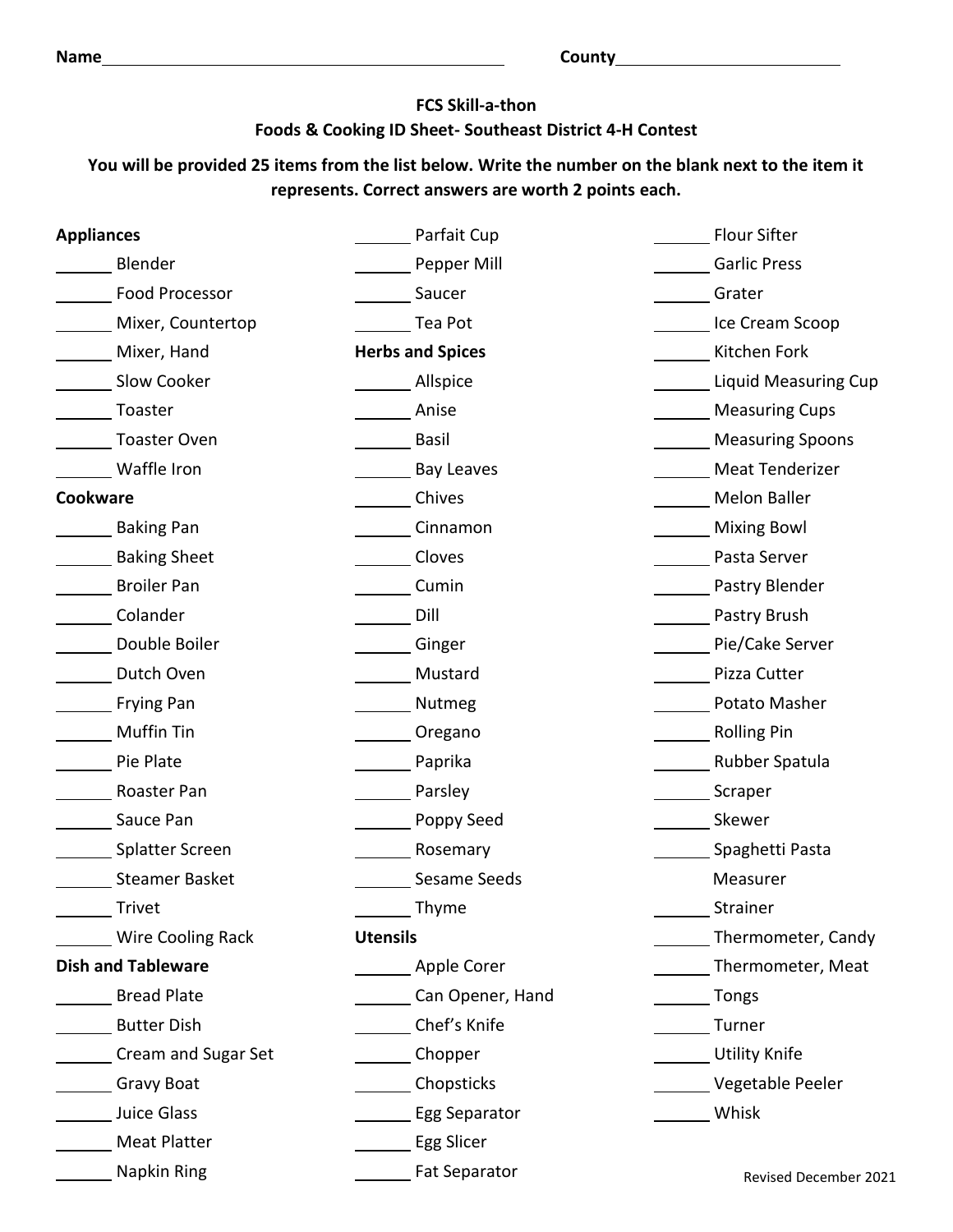### **FCS Skill-a-thon**

### **Sewing & Clothing ID Sheet- Southeast District 4-H Contest**

# **You will be provided 25 items from the list below. Write the number on the blank next to the item it represents. Correct answers are worth 2 points each.**

| Fabric/Etc.                 | <b>Techniques</b>          | <b>Tools</b>                    |
|-----------------------------|----------------------------|---------------------------------|
| Cotton                      | Applique                   | Acrylic Ruler                   |
| <b>Eleece</b>               | Center Zipper              | <b>Ball Point Bodkin</b>        |
| Selvage                     | Application                | <b>Crewels</b>                  |
| Wool                        | Dart                       | Cutting Mat                     |
|                             | Gather                     | Dressmakers Ham                 |
|                             | Hem                        | Emery Bag                       |
| <b>Sewing Machine Parts</b> | <b>Pleat</b>               | <b>Example 1</b> Fron           |
| <b>Balance/Hand Wheel</b>   | Seam Allowance             | Ironing Board                   |
| <b>Bobbin</b>               |                            | Loop Turner                     |
| Bobbin Case                 |                            | Measuring Tape                  |
| Bobbin Winder               | <b>Trims and Fasteners</b> | Needle Threader                 |
| Feed Dogs                   | <b>Batting</b>             | Pin Cushion                     |
| <b>Foot Control</b>         | <b>Bias Tape</b>           | <b>Example 2</b> Pinking Shears |
| Presser Foot                | <b>Button</b>              | Pins                            |
| Presser Foot Lifter         | <b>Decorative Trim</b>     | Rotary Cutter                   |
| Power Switch                | Lastic                     | Safety Pins                     |
| Sewing Machine              | Hook and Eyes              | Scissors                        |
| Needle                      | Ribbed Elastic             | Seam Ripper                     |
| Spool Pin                   | Sew on Snaps               | Sewing Gauge                    |
| Thread Take Up              |                            | Sharps                          |
| Throat Plate                |                            | Shears                          |
| Upper Tension               |                            | <b>Tailors Chalk</b>            |
| Regulator                   |                            | Thimble                         |
|                             |                            | Thread                          |
|                             |                            | Tracing Paper                   |
|                             |                            | <b>Tracing Wheel</b>            |